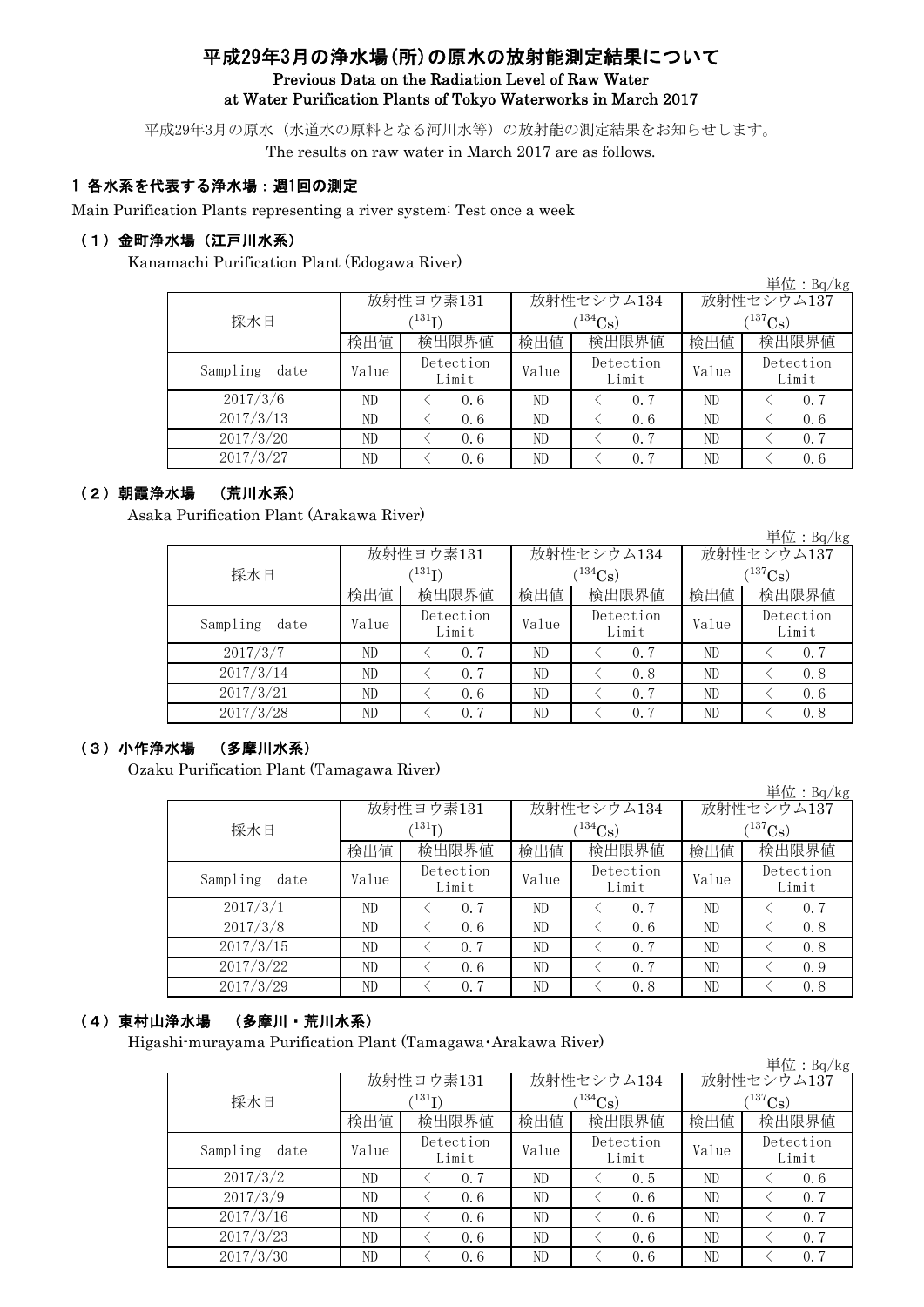# (5)長沢浄水場 (相模川水系)

Nagasawa Purification Plant (Sagamigawa River)

|                  |       |                            |       |                    |              | 単位: $Bq/kg$        |  |
|------------------|-------|----------------------------|-------|--------------------|--------------|--------------------|--|
|                  |       | 放射性ヨウ素131                  |       | 放射性セシウム134         | 放射性セシウム137   |                    |  |
| 採水日              |       | $^{\prime131} \mathrm{I})$ |       | $(^{134}Cs)$       | $(^{137}Cs)$ |                    |  |
|                  | 検出値   | 検出限界値                      | 検出値   | 検出限界値              | 検出値          | 検出限界値              |  |
| Sampling<br>date | Value | Detection<br>Limit         | Value | Detection<br>Limit | Value        | Detection<br>Limit |  |
| 2017/3/3         | ND    | 0.8                        | ND    | 0.5                | ND           | 0.7                |  |
| 2017/3/10        | ND    | 0.7                        | ND    | 0.6                | ND           | 0, 6               |  |
| 2017/3/17        | ND    | 0.7                        | ND    | 0.8                | ND           | 0.7                |  |
| 2017/3/24        | ND    | 0.5                        | ND    | 0.7                | ND           | 0.8                |  |
| 2017/3/31        | ND    | 0.6                        | ND    | 0.7                | ND           | 0.8                |  |

# 2 その他の主要浄水場:概ね月1回の測定

Other Main Purification Plants: Test mostly once a month

|                     |                            |                  |          |                          |       |                                     |                                     | 単位:Bq/kg           |
|---------------------|----------------------------|------------------|----------|--------------------------|-------|-------------------------------------|-------------------------------------|--------------------|
| 浄水所                 | 採水日<br>水源                  |                  |          | 放射性ヨウ素131<br>$(^{131}I)$ |       | 放射性セシウム134<br>$(^{134}\mathrm{Cs})$ | 放射性セシウム137<br>$(^{137}\mathrm{Cs})$ |                    |
|                     |                            |                  | 検出値      | 検出限界値                    | 検出値   | 検出限界値                               | 検出値                                 | 検出限界値              |
| Monitoring<br>point | Water<br>resource          | Sampling<br>date | Value    | Detection<br>Limit       | Value | Detection<br>Limit                  | Value                               | Detection<br>Limit |
| 三郷<br>Misato        | 江戸川水系<br>Edogawa<br>River  | 2017/3/8         | ND       | 0.7<br>$\lt$             | ND    | 0.5<br>$\lt$                        | ND                                  | 0.9<br>$\langle$   |
| 三園<br>Misono        | 荒川水系<br>Arakawa<br>River   | 2017/3/8         | $\rm ND$ | 0.7<br>$\langle$         | ND    | 0.7<br>$\langle$                    | ND                                  | 0.8<br>$\langle$   |
| 境<br>Sakai          | 多摩川水系<br>Tamagawa<br>River | 2017/3/8         | ND       | 0, 7<br>$\langle$        | ND    | 0, 8<br>$\langle$                   | ND                                  | 0.7<br>$\langle$   |
| 砧<br>Kinuta         | 多摩川水系<br>Tamagawa<br>River | 2017/3/8         | ND       | 0.7<br>$\langle$         | ND    | 0.7<br>$\langle$                    | ND                                  | 0.8<br>$\langle$   |
| 砧下<br>Kinutashimo   | 多摩川水系<br>Tamagawa<br>River | 2017/3/8         | ND       | 0.6<br>$\lt$             | ND    | 0.7<br>$\lt$                        | ND                                  | 0.8<br>$\langle$   |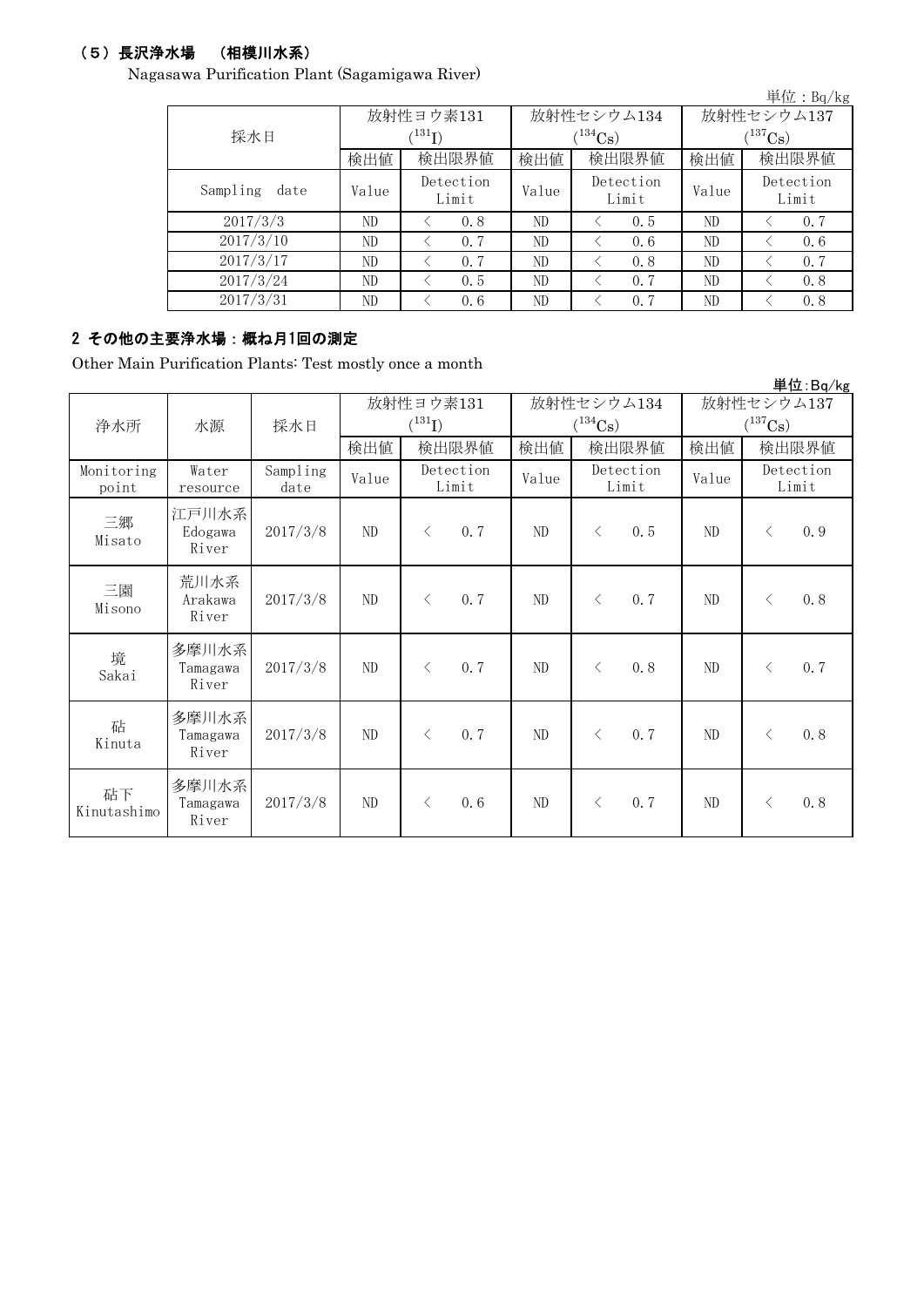# 3 多摩地区等の表流水・伏流水・浅井戸を水源とする浄水所:概ね月1回の測定

Water purification plants using surface water, subsoil water, or shallow well water in Tama Area: Test mostly once a month

|                  |                  |          |                    |       |                    |            | 単位: Bq/kg             |
|------------------|------------------|----------|--------------------|-------|--------------------|------------|-----------------------|
|                  |                  |          | 放射性ヨウ素131          |       | 放射性セシウム134         | 放射性セシウム137 |                       |
| 浄水所              | 採水日              |          | $(^{131}I)$        |       | $(^{134}Cs)$       |            | $(^{137}\mathrm{Cs})$ |
|                  |                  | 検出値      | 検出限界値              | 検出値   | 検出限界値              | 検出値        | 検出限界値                 |
| Monitoring point | Sampling<br>date | Value    | Detection<br>Limit | Value | Detection<br>Limit | Value      | Detection<br>Limit    |
| 戸倉<br>Tokura     | 2017/3/8         | ND       | 0.8<br>$\langle$   | ND    | 0.5<br>$\lt$       | ND         | 0.7<br>$\lt$          |
| 乙津<br>Ottsu      | 2017/3/8         | $\rm ND$ | 0.7<br>$\lt$       | ND    | 0.8<br>$\lt$       | ND         | 0.7<br>$\langle$      |
| 日原<br>Nippara    | 2017/3/13        | ND       | 0.8<br>$\lt$       | ND    | 0.7<br>$\langle$   | ND         | 0.8<br>$\lt$          |
| 氷川<br>Hikawa     | 2017/3/13        | ND       | 0, 7<br>$\langle$  | ND    | 0.6<br>$\langle$   | ND         | 0.6<br>$\lt$          |
| 棚沢<br>Tanasawa   | 2017/3/15        | ND       | 0.8<br>$\langle$   | ND    | 0, 8<br>$\langle$  | ND         | 0.8<br>$\langle$      |
| 大丹波<br>0taba     | 2017/3/15        | ND       | 0.7<br>$\langle$   | ND    | 0.5<br>$\langle$   | ND         | 0.7<br>$\lt$          |
| 小河内<br>Ogouchi   | 2017/3/21        | ND       | 0.7<br>$\langle$   | ND    | 0.6<br>$\langle$   | ND         | 0.8<br>$\langle$      |
| ひむら<br>Himura    | 2017/3/21        | ND       | 0.7<br>$\lt$       | ND    | 0.7<br>$\lt$       | $\rm ND$   | 0.7<br>$\lt$          |
| 深沢<br>Fukasawa   | 2017/3/22        | ND       | 0.8<br>$\lt$       | ND    | 0.7<br>$\lt$       | ND         | 0.8<br>$\lt$          |

## <表流水を水源とする浄水所> <surface water>

# <伏流水を水源とする浄水所> <subsoil water>

|                       |                  |       |                          |       |                            |                                     | 単位: Bq/kg          |
|-----------------------|------------------|-------|--------------------------|-------|----------------------------|-------------------------------------|--------------------|
| 浄水所                   | 採水日              |       | 放射性ヨウ素131<br>$(^{131}I)$ |       | 放射性セシウム134<br>$(^{134}Cs)$ | 放射性セシウム137<br>$(^{137}\mathrm{Cs})$ |                    |
|                       |                  | 検出値   | 検出限界値                    | 検出値   | 検出限界値                      | 検出値                                 | 検出限界値              |
| Monitoring point      | Sampling<br>date | Value | Detection<br>Limit       | Value | Detection<br>Limit         | Value                               | Detection<br>Limit |
| 御岳山<br>Mitakesann     | 2017/3/7         | ND    | 0.8<br>$\langle$         | ND    | 0.7<br>$\langle$           | $\rm ND$                            | 0.6<br>$\langle$   |
| 千ヶ瀬第二<br>Chigasedaini | 2017/3/9         | ND    | 0.7<br>$\langle$         | ND    | 0.6<br>$\langle$           | ND                                  | 0.9<br>$\langle$   |
| 日向和田<br>Hinatawada    | 2017/3/9         | ND    | 0.7<br>$\langle$         | ND    | 0.6<br>$\langle$           | ND                                  | 0.7<br>$\lt$       |
| 成木<br>Nariki          | 2017/3/14        | ND    | 0.8<br>$\lt$             | ND    | 0.8<br>$\langle$           | ND                                  | 0.7<br>$\langle$   |
| 二俣尾<br>Futamatao      | 2017/3/14        | ND    | 0.7<br>$\langle$         | ND    | 0.7<br>$\langle$           | ND                                  | 0.6<br>$\lt$       |
| 高月<br>Takatsuki       | 2017/3/16        | ND    | 0.8<br>$\langle$         | ND    | 0.8<br>$\langle$           | ND                                  | 0.7<br>$\langle$   |
| 沢井第一<br>Sawaidaiichi  | 2017/3/23        | ND    | 0.5<br>$\lt$             | ND    | 0.6<br>$\lt$               | ND                                  | 0.8<br>$\lt$       |